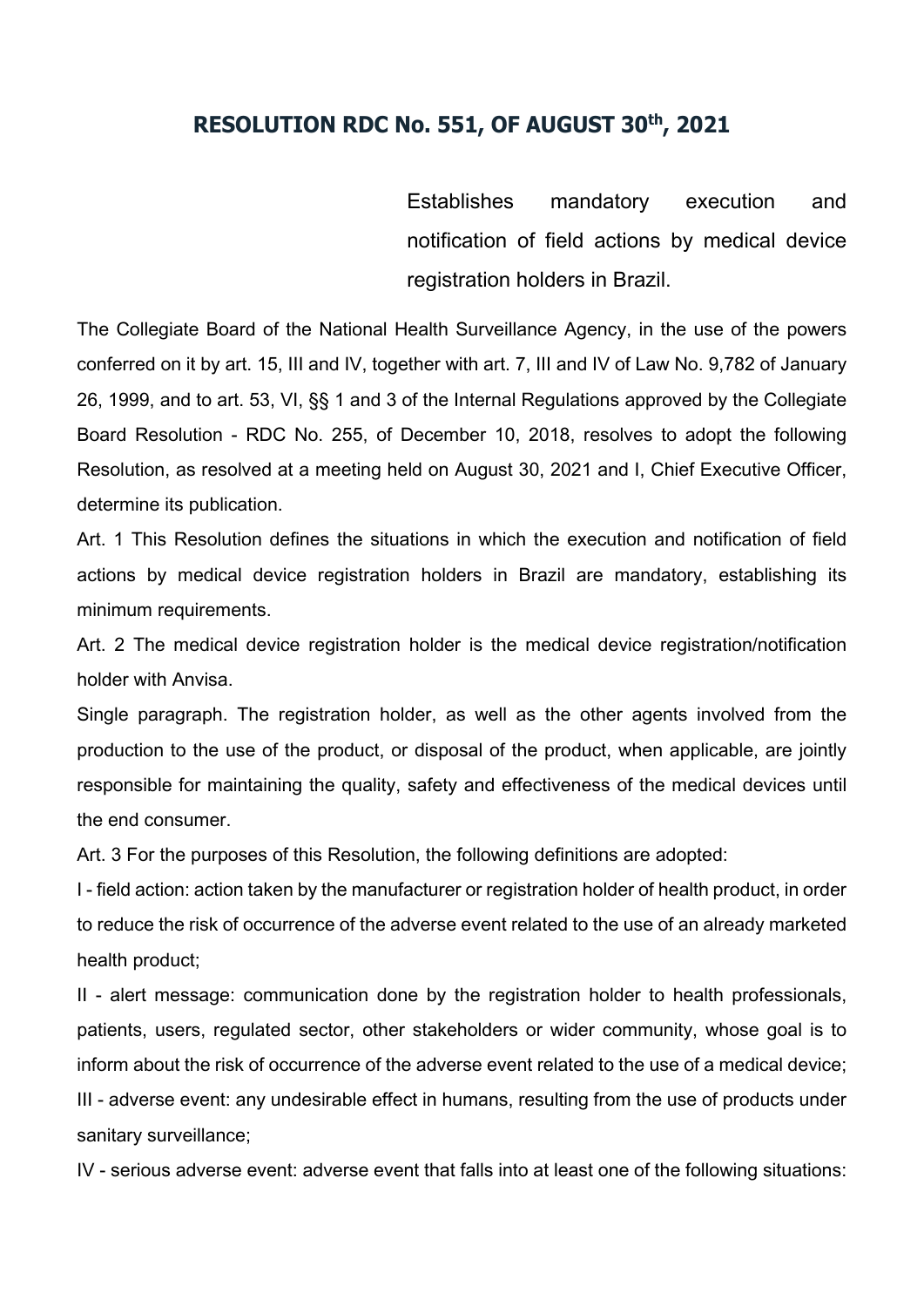a) causes death;

b) causes disability or permanent damage to a body structure;

c) requires medical or surgical intervention in order to prevent permanent injury of a function or structure of the organism;

d) requires patient hospitalization or extension of hospitalization; and

e) leads to fetal disruption or fetal risk, fetal death or congenital anomaly;

V - serious threat to public health: any kind of occurrence that results in imminent risk of death, serious injury or serious illness that requires rapid corrective measure.

Art. 4. The registration holder must initiate, as soon as possible, a field action whenever there is sufficient evidence or proof that a medical device does not meet the essential safety and effectiveness requirements applicable to this product.

§ 1 The field action must be planned and executed with the objective of minimizing the risk to health in an effective and timely manner.

§ 2 It is up to the registration holder to indicate the need to suspend the marketing/import of the affected lot or series, except when defined by the National Health Surveillance System (SNVS).

Art. 5 The registration holder must prepare, apply and keep up-to-date written operational procedures for field actions under his responsibility.

Art. 6 The SNVS will determine, when a health risk is identified, the execution of field actions it deems appropriate, regardless of the initiatives taken by the holder of record.

Art. 7 The registration holder must disclose, as soon as possible, an alert message regarding the field action under his/her responsibility, expressed in a clear and objective manner and containing, at least, information on:

I - The problem;

II - The product (registration/notification number, product name, model and batch/series affected);

III - The risk related to the problem;

IV - Guidelines for health professionals, patients, users, the regulated sector, other interested parties or the community as a whole.

Single paragraph. It is up to the registration holder to select and use the most effective communication means for the dissemination of the alert message.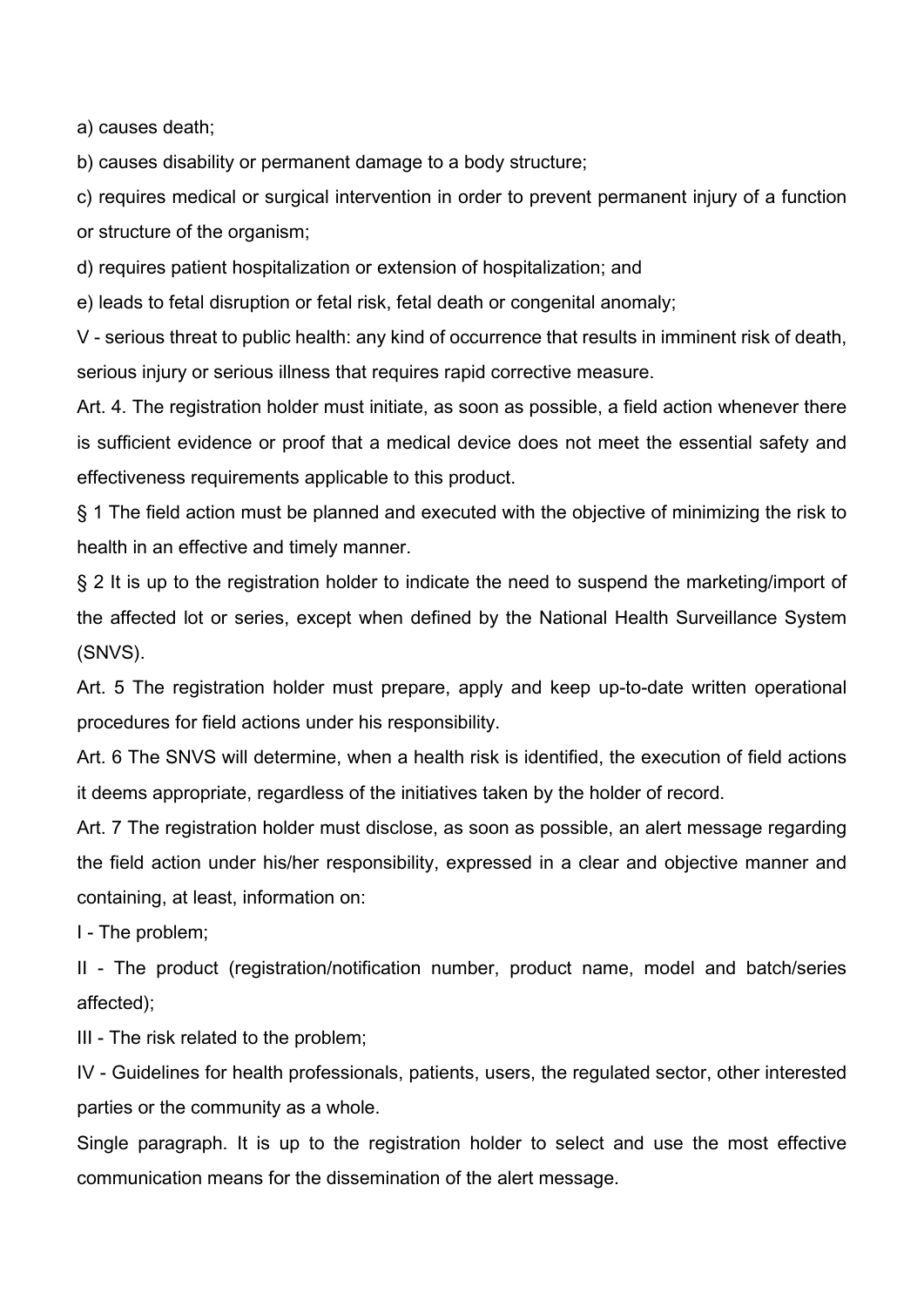Art. 8 In case of need to use a large circulation media vehicle for the dissemination of the alert message, the registration holder must submit such message to the prior consent of Anvisa, as established in art. 41-B of Law 9,782 of January 26, 1999, within 5 (five) calendar days from the decision to carry out the field action.

§ 1 The submission of information dealt with in this article must be carried out in a specific form defined by Anvisa.

§ 2 After the registration of the form, Anvisa can approve the content and form of the alert message or point out the necessary corrections.

§ 3 After the consent of Anvisa, the holder of registration must immediately promote the placement of the warning message.

§ 4 The prior consent does not exempt the company from sending the field action notification form, provided for in art. 9 of this Resolution.

Art. 9. The registration holder must notify Anvisa about the performance of a field action involving the medical device under his/her responsibility, according to the following terms and conditions:

I - Within 3 (three) calendar days, in case of need to use a large circulation media vehicle for the dissemination of the alert message;

II - Within 3 (three) calendar days, in case of serious threat to public health;

III - Within 10 (ten) calendar days, when the risk of occurrence of a serious adverse event is identified and the situation does not fit into items I or II of this article;

IV - Within 30 (thirty) calendar days, when the situation does not fit into items I, II or III of this article.

§ 1 The deadlines defined in this article must be counted from the decision to carry out the field action.

§ 2 The notification must be made through a specific form, defined by Anvisa.

§ 3 Anvisa may request the revision, alteration or complementation of the information presented by the registration holder.

Art. 10. The registration holder must submit monitoring reports and field action completion report to Anvisa.

§ 1 The reports must be sent on the dates stated in the action plan of the notification form presented by the registration holder.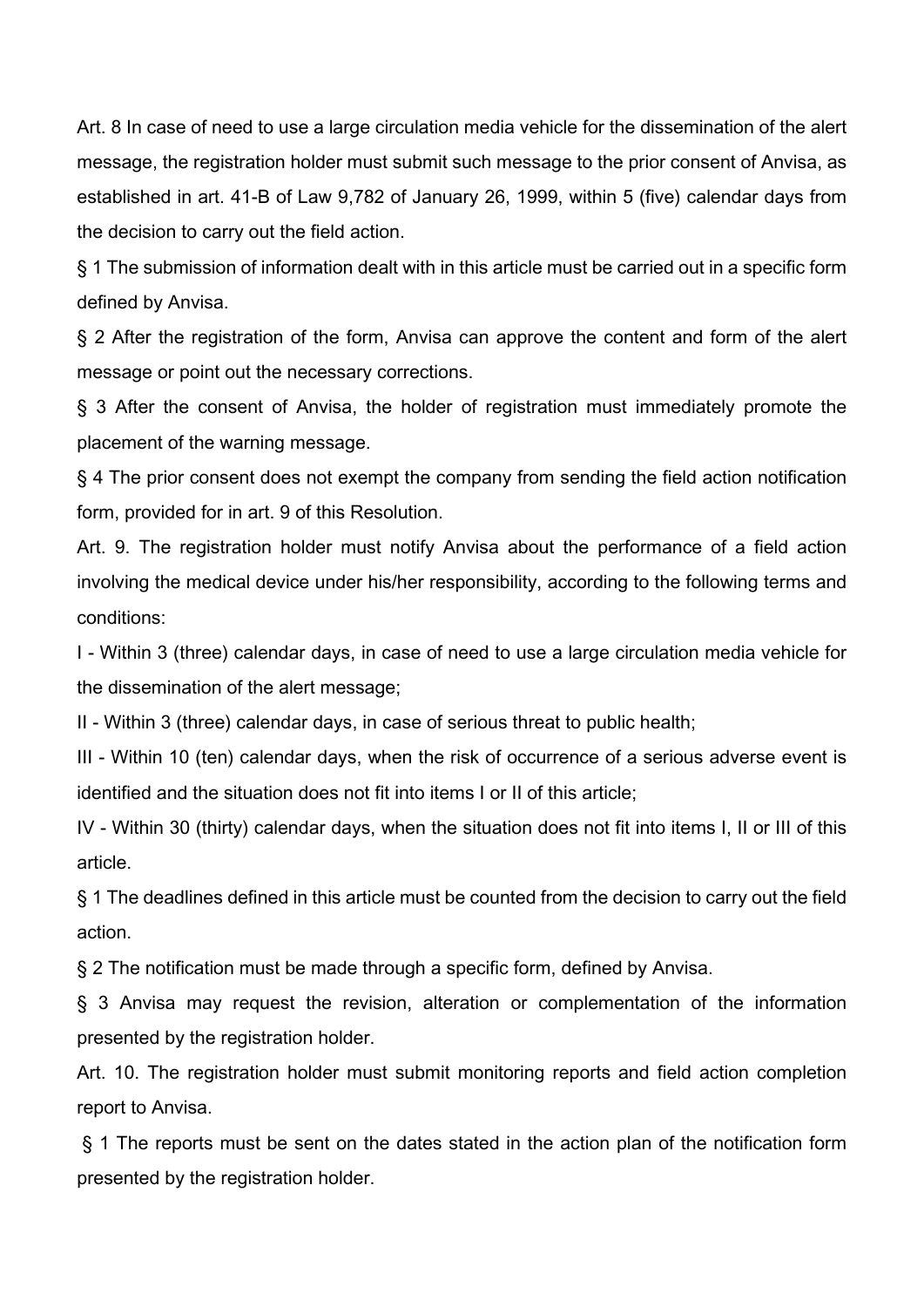§ 2 Along with the conclusion report, a copy of documentation proving the completion of the field action or a declaration that such documentation is in the company (registration holder) must be sent.

§ 3 The field action monitoring reports must be sent according to the model defined by Anvisa.

Art. 11. Anvisa may request the presentation of reports on dates different from those informed in the company's action plan.

Art. 12. The distributors of medical devices must forward to the holder of record, in a timely manner, the distribution map and other requested information for the notification and execution of field actions.

Art. 13. In situations where the medical device subject to field action has been or is still being used, the registration holder must provide assistance to users, patients or other persons involved, in order to make the risk associated with the use of the product and reduce the effects of damage that has already occurred.

Art. 14. The collected products must be identified and segregated in separate and safe areas, until their final destination is defined.

Single paragraph. In cases where the field action does not require collection, the target product of this action must be properly identified, and segregated when applicable, to avoid inadvertent use.

Art. 15. The destruction of the collected medical devices, when necessary, is the responsibility of the registration holder, respecting the rules in force regarding the disposal of waste.

Single paragraph. The destruction of the collected product implies in its complete mischaracterization as a medical device.

Art. 16. The registration holder must keep an updated file of documents and records referring to their field actions, structured in such a way as to ensure the traceability of information and the quick retrieval of data and information.

Single paragraph. The supporting records for sending and receiving correspondence, as well as the records and supporting documents for the completion of field actions initiated by the record holder, must be part of the file mentioned in the caput of this article.

Art. 17. Failure to comply with the provisions contained in this Resolution constitutes a health infraction, pursuant to Law No. 6,437, of August 20, 1977, without prejudice to the applicable